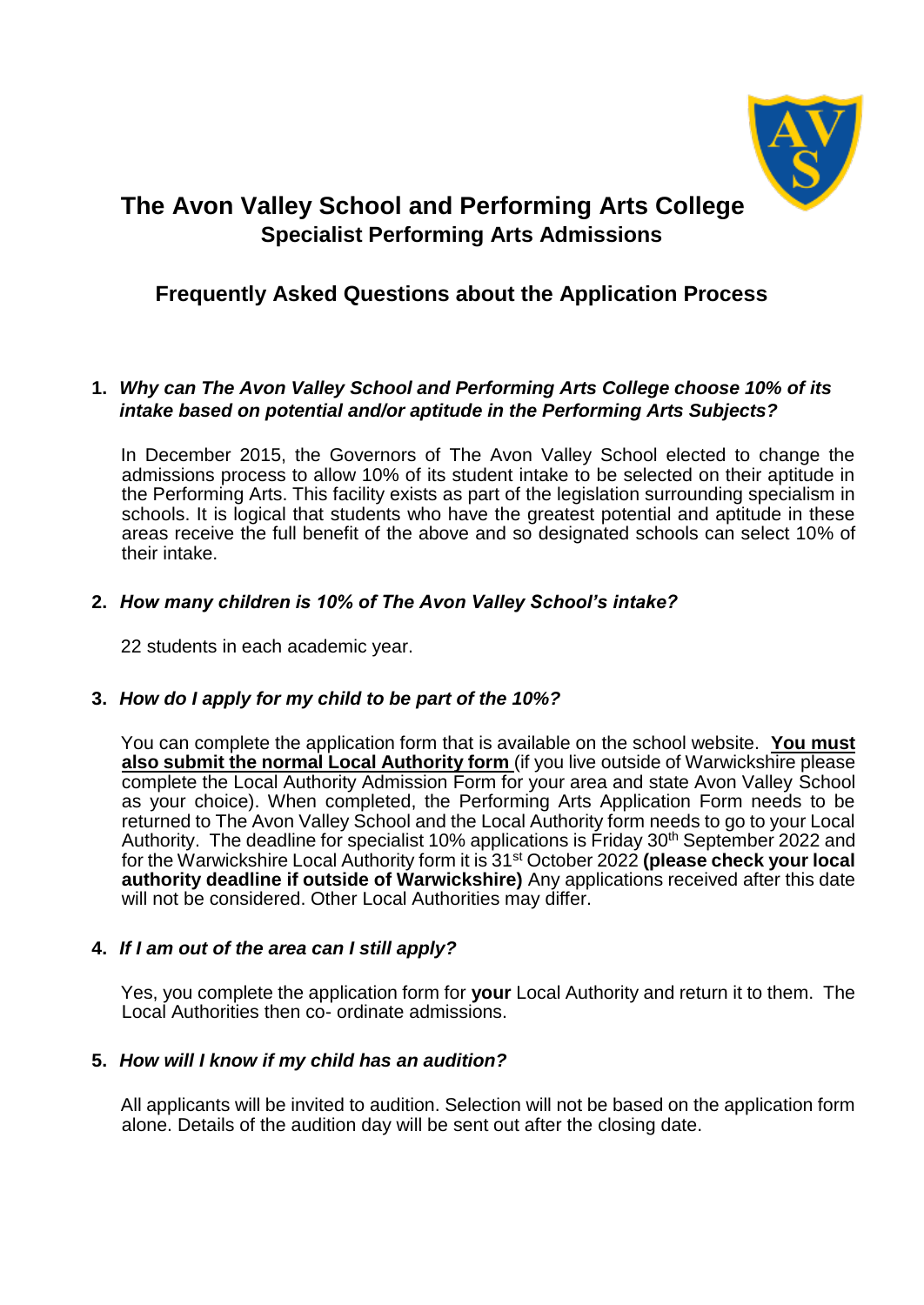#### **6.** *Where and when are the auditions?*

They will be held on Friday 7<sup>th</sup> October 2022 at The Avon Valley School and Performing Arts College. If for any religious reasons your child is unavailable, please notify the school via your application form.

#### **7.** *What happens if I cannot make the auditions?*

We strongly advise that all applicants attend their audition. Conducting individual auditions at any other time will mean group and workshop participation skills cannot be adjudicated.

#### **8.** *What will my child have to do at the auditions?*

There will be a workshop assessment in all three disciplines including a formal listening exercise in Music. The assessment will be objective, have a distinctive subject focus and will not discriminate against applicants in any way, including on the grounds of ethnic origin, disability or family background. The assessment will only assess aptitude in the three disciplines of Music, Dance and Drama and not ability or aptitude in any other subject. **Students applying for musical aptitude should prepare a short piece to perform on any instrument (including voice).** 

#### **9.** *Who will be present at the audition?*

The auditions will be run by Performing Arts Staff from The Avon Valley School. Members of the Performing Arts Staff of The Avon Valley School will be present throughout the audition process. The one-and-a-half-minute performance will be watched by subject specialists in the chosen area of Dance, Drama or Music. The whole process will also be videoed by technicians. Parents and other students will not be allowed to sit in on auditions. Assisting staff and prefects, will also be present during the workshop sessions; these staff and students will not have a say in whether an audition has been successful.

#### **10.***How will I know if my child's application/audition has been successful?*

You will be informed in writing of your child's 'ranked' position after the audition. However, you will not know if your child has been allocated to The Avon Valley School until the Local Authority designates all the school places on 1<sup>st</sup> March 2023.

#### **11.***How can I find out how my child performed at the auditions?*

Each child that auditions will have a feedback sheet completed at the time of audition, and all practical work will be videoed. If you feel the need to see this after the school places are allocated you will be allowed to do so. You will not however (for legal reasons) be able to watch or look at the records of other candidates.

#### **12.***What criteria will be used to judge my child's performance, composition and appreciation skills during the audition?*

It is important that parents and children understand that it is not only their level of aptitude for an area that is judged during the auditions but also their potential to develop and succeed in the future.